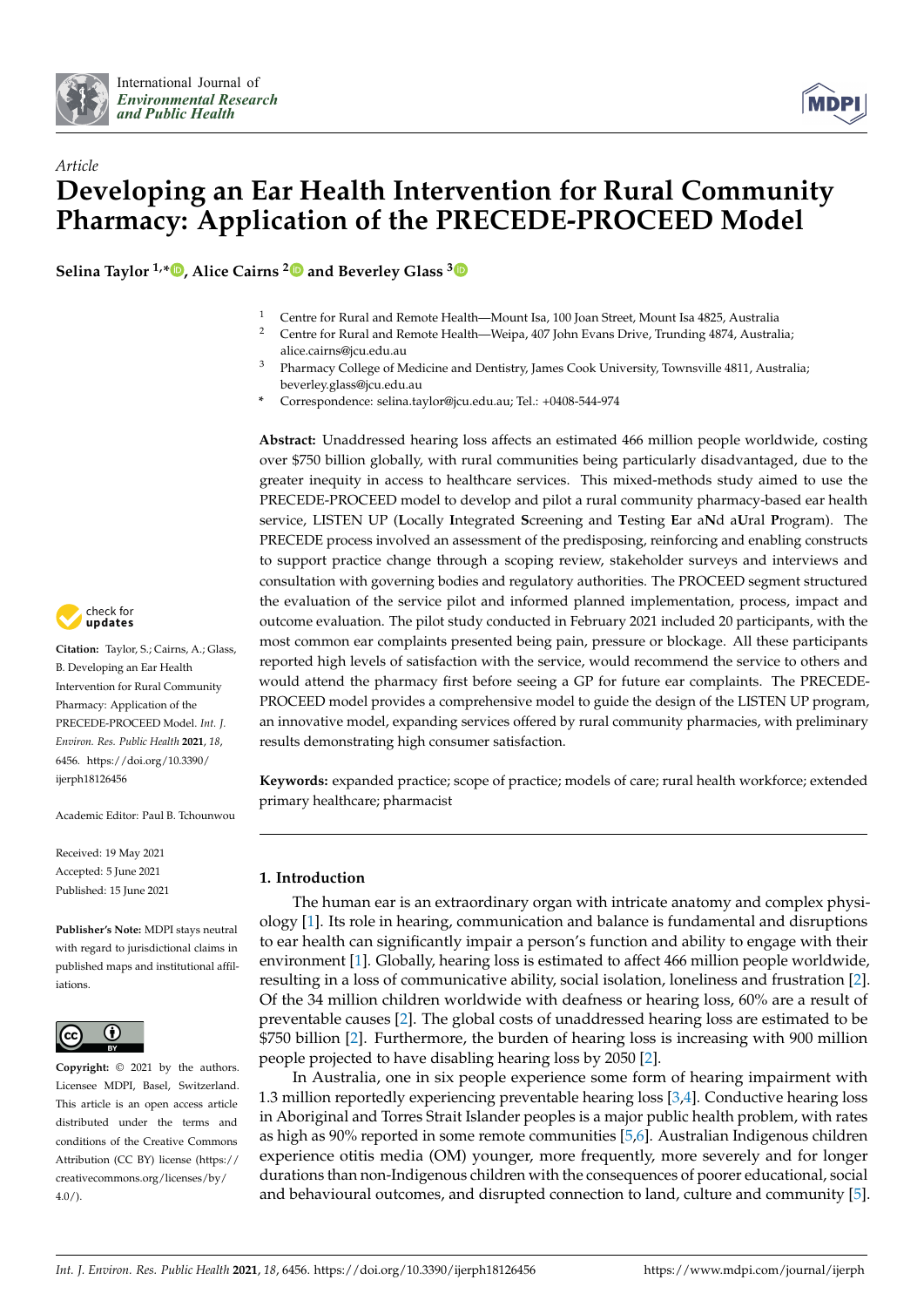Early detection and intervention, particularly for children, has been recognised as important to improve development and educational outcomes [\[2\]](#page-12-1).

The main barrier to universal ear and hearing health care is the lack of access to appropriately trained health professionals in low resource communities internationally and within Australia [\[5\]](#page-12-4). The limited availability of ear nose and throat (ENT) specialists (78% of global population have <1 ENT per million population), audiologists (93% have <1 per million population) and speech pathologists (83% have <1 per million population) is a major contributor to the global service gap in health system capacity for ear services [\[7\]](#page-12-6). Expanding community pharmacists' roles to support the screening and early identification of ear and hearing complaints should thus be considered to improve the capacity to deliver these services in rural communities.

To date, rural pharmacies have had limited involvement in ear health interventions including screening services (3), otoscopy pilot studies (2), audiometry services (1) and pharmacy-based clinics (3) [\[8\]](#page-12-7). These global studies identified in a scoping review have highlighted the potential for pharmacists to expand their scope of practice to address gaps in ear health services for rural and remote communities [\[8\]](#page-12-7). Globally, pharmacists are working in expanded roles to better address health needs by providing professional services in addition to traditional medication supply [\[9\]](#page-12-8). In Australia, this opportunity for pharmacists to work to their full scope of practice has been limited [\[10\]](#page-12-9). This is despite the that fact that community pharmacists as health providers are accessible and have the potential to close the gap on ear disease, and to be better utilised to meet rural community health needs.

This study used the PRECEDE-PROCEED model (PPM) [\[11\]](#page-12-10) to guide the planning, implementing and evaluation of LISTEN UP (**L**ocally **I**ntegrated **S**creening and **T**esting **E**ar a**N**d a**U**ral **P**rogram), a population ear health program delivered by community pharmacists in two remote communities in Australia [\[12\]](#page-12-11).

#### **2. Methods**

#### *2.1. Study Design*

This mixed-method study applied the PRECEDE-PROCEED Model [\[12\]](#page-12-11) to plan and develop an ear health program (Figure [1\)](#page-2-0) [\[13\]](#page-12-12). Models that support the translation of evidence into practice are known to improve implementation of community health programs [\[13\]](#page-12-12). In addition, the PPM has a focus on health promotion, which is a core role for community pharmacists [\[13\]](#page-12-12). For the pharmacy profession, a transformation to meet patient-centred care is occurring and the importance of using a model to ensure interventions can be adopted and integrated into clinical and community settings to improve patient outcomes and benefit population health is vital [\[14\]](#page-12-13).

The PPM has two distinct components, the first, PRECEDE (Predisposing, Reinforcing, and Enabling Constructs in Educational/Ecological Diagnosis and Evaluation) provides an outline of a planning process to guide the development of locally relevant and focused public health programs [\[11\]](#page-12-10). The second phase, PROCEED (Policy, Regulatory, and Organisational Constructs in Educational and Environmental Development) provides structure to implement and evaluate the intervention developed in the previous PRECEDE segment [\[11\]](#page-12-10). The focus of this paper is on the first five phases of the nine-phase planning model. The fifth phase situated in the PROCEED component was adapted to include a pilot study, which allowed the developed ear health program in the PRECEDE segment to be trialled before implementing and evaluating the final model.

#### *2.2. Ethics Approval*

James Cook University Human Research Ethics Committee granted ethical approval (H7845 and H8187) for the study.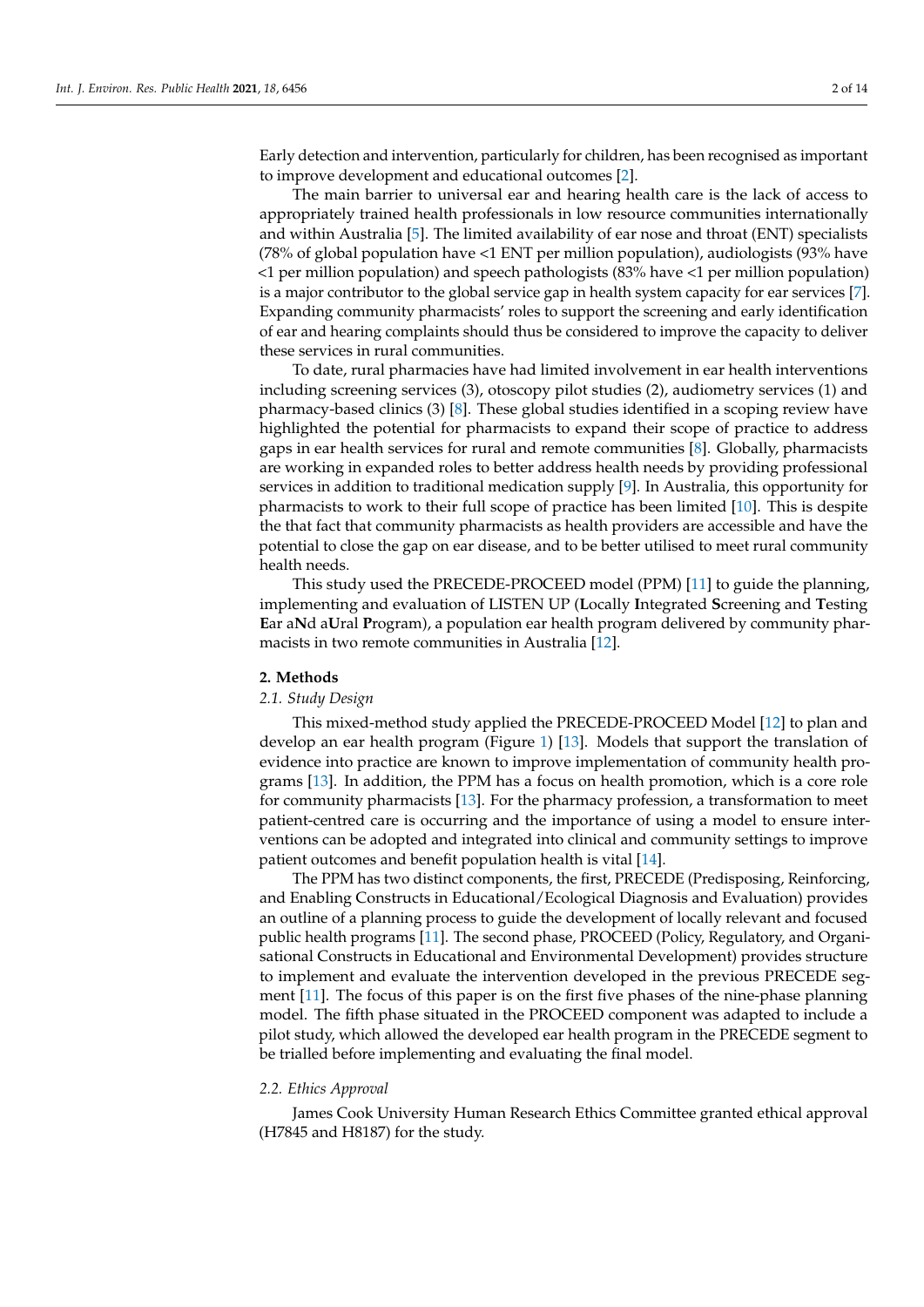# PRECEDE Planning Model Component

Scoping and systematic reviews and studies including both qualitative and quantitative methods, involving community consultation with the public and health professionals, who work in rural and remote locations in Australia were undertaken in this component of the application [\[8,](#page-12-7)[15](#page-12-14)[–21\]](#page-12-15), Table [1](#page-3-0) provides the components of the PRECEDE-PROCEED model in the context of LISTEN UP.

<span id="page-2-0"></span>

# **Figure 1.** Generic representation of the PRECEDE-PROCEED Model Source: Green and Kreuter, 1999, p. 34 [\[11\]](#page-12-10).

| Construct                                                  | Definition as Applied to This Study                                                                                                                    | Data Source                                                                 |  |
|------------------------------------------------------------|--------------------------------------------------------------------------------------------------------------------------------------------------------|-----------------------------------------------------------------------------|--|
| Phase 1—Social Assessment                                  | Determine desired outcomes and goals of<br>LISTEN UP for rural consumers,<br>pharmacists and health professionals.                                     | Questionnaire and interviews [16–18].                                       |  |
| Phase 2-Epidemiological Assessment                         | Determine measurable, time-limited,<br>health-related objectives of LISTEN UP.                                                                         | Systematic review [15], scoping<br>review [8] and interviews [19,20].       |  |
| Phase 3-Behavioural and<br><b>Environmental Assessment</b> | Identify key environmental and<br>behavioural factors that may impact or<br>influence LISTEN UP. Develop<br>sub-objectives of LISTEN UP.               | Systematic review [15], scoping<br>review $[8]$ and interviews $[19,20]$ .  |  |
| Phase 4—Educational and<br>Ecological Assessment           | Determine modifiable factors<br>(predisposing, enabling and reinforcing)<br>that would result in behaviour change<br>and a sustainable change process. | Systematic review [15], scoping<br>review $[8]$ and community consultation. |  |
| Phase 5—Administrative and<br>Policy Assessment            | Investigation and application of policy,<br>regulation and law surrounding<br>community pharmacy practice.                                             | Consultation with policy makers,<br>regulatory and governing bodies.        |  |
| Phase 5A-Pilot Study                                       | Pilot the intervention for six months.                                                                                                                 | Pilot study data and consultation<br>with pharmacists.                      |  |
| Phase 6-Implementation                                     | Implementation of the intervention for<br>six to twelve months.                                                                                        |                                                                             |  |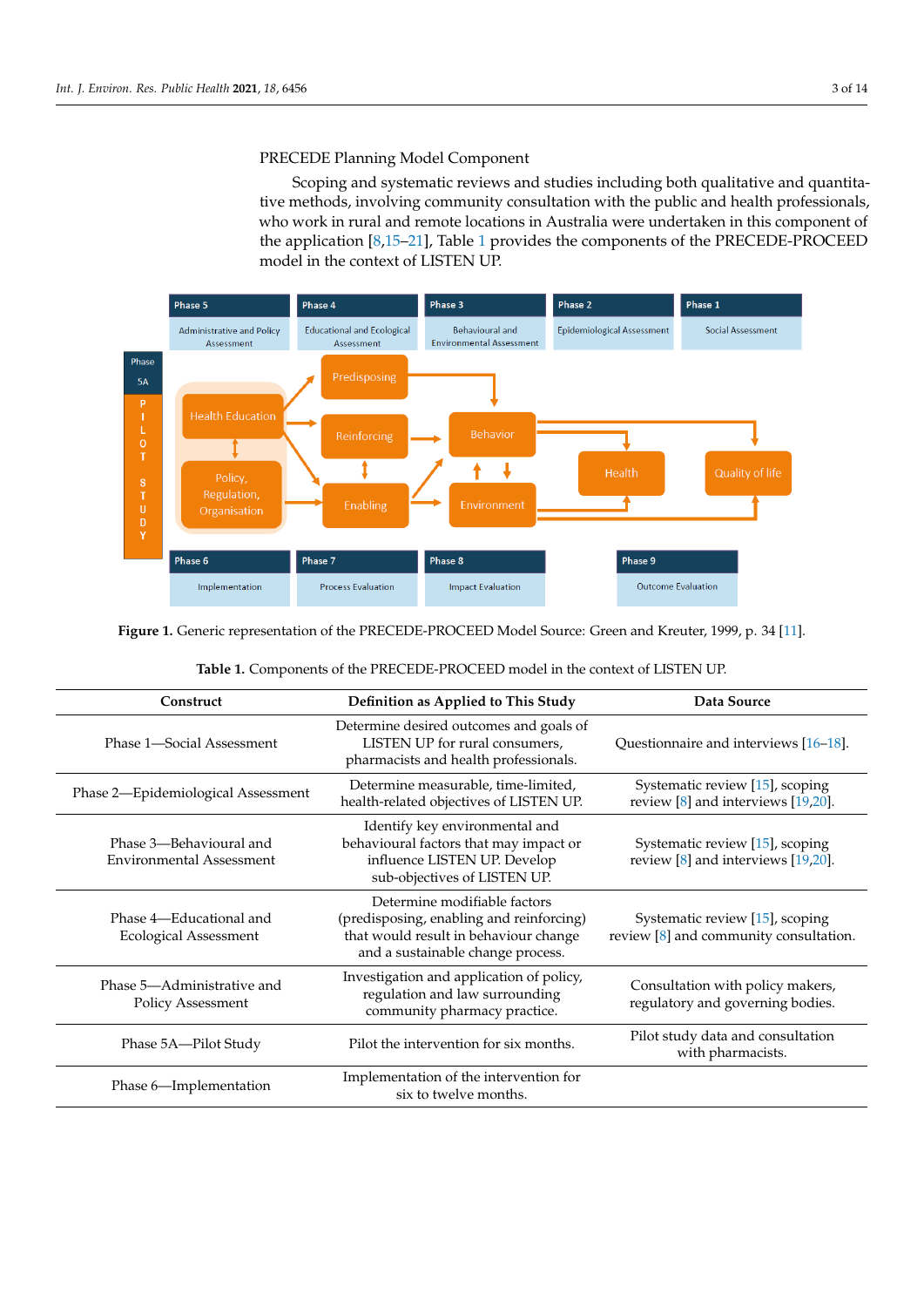<span id="page-3-0"></span>

| Construct                  | Definition as Applied to This Study                                                                                                                                                                                                             | Data Source                                                                                                                                                            |  |
|----------------------------|-------------------------------------------------------------------------------------------------------------------------------------------------------------------------------------------------------------------------------------------------|------------------------------------------------------------------------------------------------------------------------------------------------------------------------|--|
| Phase 7-Process evaluation | Assessment of the intervention exposure,<br>the extent to which the program is<br>implemented as designed and participant<br>appraisal of the intervention.                                                                                     | Participant demographic data.<br>Participant satisfaction survey.<br>Pharmacist interviews on feasibility,<br>barriers and enablers to<br>intervention implementation. |  |
| Phase 8—Impact evaluation  | Assessment of the behavioural and<br>environmental sub-objectives by<br>identifying untreated ear conditions in<br>the community, improving collaboration<br>with GPs through targeted referrals and<br>utilisation of telehealth technologies. | LISTEN UP complete data set.<br>Pre- and post- interviews with GPs<br>and pharmacists.                                                                                 |  |
| Phase 9—Outcome evaluation | Assessment of public health impact<br>through exploration of patient experience<br>of accessing ear care.                                                                                                                                       | LISTEN UP complete data set. Pre- and<br>post-interviews with GPs<br>and pharmacists.                                                                                  |  |

**Table 1.** *Cont.*

# *2.3. Intervention Context and Setting*

LISTEN UP is being delivered by two rural community pharmacies in Queensland, Australia. The first site (population 18,000; 17% Indigenous population; Modified Monash Model (MMM) category 5—remote community) is a remote mining town situated 1000 km from tertiary medical facilities and 1800 km from a capital city [\[22,](#page-13-0)[23\]](#page-13-1). It is a town with three community pharmacies, three GP practices and a small 80-bed hospital. The second site (population 6000; 6% Indigenous population; MMM category 4—medium rural town) is a rural agricultural town situated 350 km from a capital city and tertiary medical facilities [\[22](#page-13-0)[,23\]](#page-13-1). It is serviced by a small 32-bed hospital, one GP practice and two community pharmacies [\[22](#page-13-0)[,23\]](#page-13-1).

## *2.4. Procedure and Participants*

Phase 1–5: Data from the literature and research were synthesised and disseminated to participating pharmacies during formal meetings to discuss and inform the development of the model. This information was also shared with the advisory panel which was formed by inviting interested stakeholders, governing bodies, regulatory authorities and community organisation representatives to participate in the pilot study in an advisory capacity. This provided an opportunity to ensure the model would fit the pharmacy, community and profession.

Pilot Study: Patients aged >13 years presenting to the participating pharmacies with an ear complaint were invited to receive the LISTEN UP service. Pharmacists (with additional training) conducted an examination including a brief history, hearing screening, otoscopy and tympanometry assessments following a study protocol (Figure [1\)](#page-2-0) [\[24\]](#page-13-2), and patients were recommended no treatment, pharmacy only treatment or referral to a general practitioner (GP) if required [\[24\]](#page-13-2).

#### *2.5. Data Collection*

Phase 1–5: Data collected included questionnaires completed by stakeholders including consumers, pharmacists and health professionals [\[16–](#page-12-16)[18\]](#page-12-17). Expanded pharmacy services were ranked by participants, the level of support for expanded pharmacy services was explored and consumers' willingness to pay for services examined [\[16](#page-12-16)[–18\]](#page-12-17). Interviews were conducted with pharmacists and stakeholders to further explore perceptions, and barriers and enablers to expanded pharmacy services, specifically relating to ear services [\[20,](#page-12-19)[21\]](#page-12-15).

Pilot Study: Pharmacists recorded patient data on a service summary record and a GP referral template. Patients also completed a satisfaction survey and received a follow up phone call at seven days, which was transcribed and analysed to explore outcomes including prescribed medications and referrals [\[24\]](#page-13-2). The LISTEN UP satisfaction survey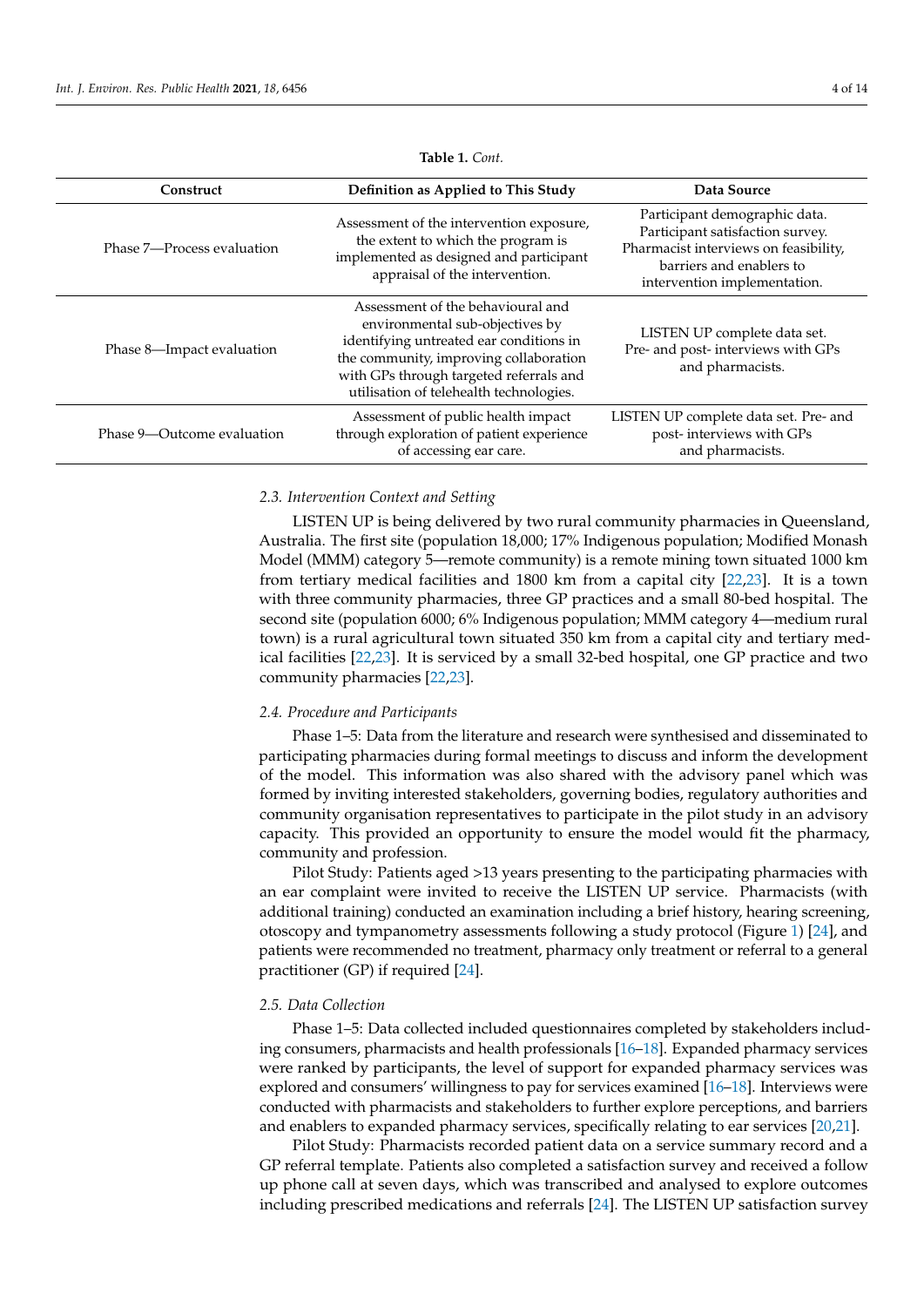was based on a survey for a sore throat study in the UK, where pharmacists are delivering consultations including clinical scoring and point-of-care testing [\[25\]](#page-13-3).

### *2.6. Data Analysis*

A descriptive analysis of questionnaire data, a thematic analysis of interview transcripts and a review of consultation data were undertaken [\[16–](#page-12-16)[21\]](#page-12-15).

#### **3. Results**

# *3.1. PRECEDE*

The results of the PRECEDE component of the planning model are presented and summarised in Table [2.](#page-4-0)

<span id="page-4-0"></span>

| Data Source                                                                                                                                                                                   | <b>Related Phase</b>                                                                                                 | <b>Results Relevant to Model</b>                                                                                                                                                            |
|-----------------------------------------------------------------------------------------------------------------------------------------------------------------------------------------------|----------------------------------------------------------------------------------------------------------------------|---------------------------------------------------------------------------------------------------------------------------------------------------------------------------------------------|
| Systematic review [15]                                                                                                                                                                        | Behavioural and environmental<br>assessment                                                                          | Limited expanded service models in rural<br>pharmacy practice. No ear services<br>identified. Barriers and enablers explored<br>and considered for LISTEN UP model.                         |
| Scoping review [8]                                                                                                                                                                            | Behavioural and environmental<br>assessment                                                                          | Limited pharmacy ear health services in<br>community pharmacy. Barriers and<br>enablers explored and considered for<br>LISTEN UP model.                                                     |
| Consumer questionnaires [16]                                                                                                                                                                  | Social assessment                                                                                                    | Hearing health ranked seventh of<br>26 expanded pharmacy services.                                                                                                                          |
| Health professional questionnaires and<br>interviews [17,19,21]                                                                                                                               | Social assessment                                                                                                    | Hearing health ranked seventh of<br>26 expanded pharmacy services. Varying<br>levels of support for pharmacists to<br>provide expanded services depending on<br>profession and location.    |
| Pharmacist questionnaires and<br>interviews [18,19]                                                                                                                                           | Social assessment<br>Educational and ecological assessment                                                           | Expected improved health outcomes and<br>increased access from pharmacists<br>providing expanded services. Consensus<br>that the management of ear health in<br>pharmacy could be improved. |
| Stakeholder interviews [19] including:<br>Pharmaceutical Society of Australia,<br>Pharmacy Guild of Australia, Aboriginal<br>Medical Service, and Australian Primary<br><b>Health Network</b> | Educational and ecological assessment                                                                                | Consensus for rural pharmacists to<br>increase service delivery for ear care.                                                                                                               |
| Policy and regulatory meetings                                                                                                                                                                | Administrative and policy assessment                                                                                 | Administrative requirements, indemnity<br>insurance, scope of practice and training<br>incorporated into model.                                                                             |
| Specialist health professional interviews                                                                                                                                                     | Educational and ecological assessment                                                                                | Training and education recommendations<br>and best practice suggestions to be<br>incorporated into model.                                                                                   |
| Advisory panel                                                                                                                                                                                | Educational and ecological assessment<br>Administrative and policy assessment<br>Continuing through PROCEED segment. | Positive response to the model with<br>minor suggestions incorporated.                                                                                                                      |
|                                                                                                                                                                                               |                                                                                                                      |                                                                                                                                                                                             |

**Table 2.** PRECEDE Results with linkage to data source.

# 3.1.1. PRECEDE—Phase 1—Social Assessment

A social assessment of rural consumers, pharmacists and health professionals was undertaken. During this phase, data were collected via questionnaires that enabled participants to rank the importance of an ear health strategy for rural community pharmacies. Overall, hearing tests were ranked as the seventh (from twenty-six services) most impor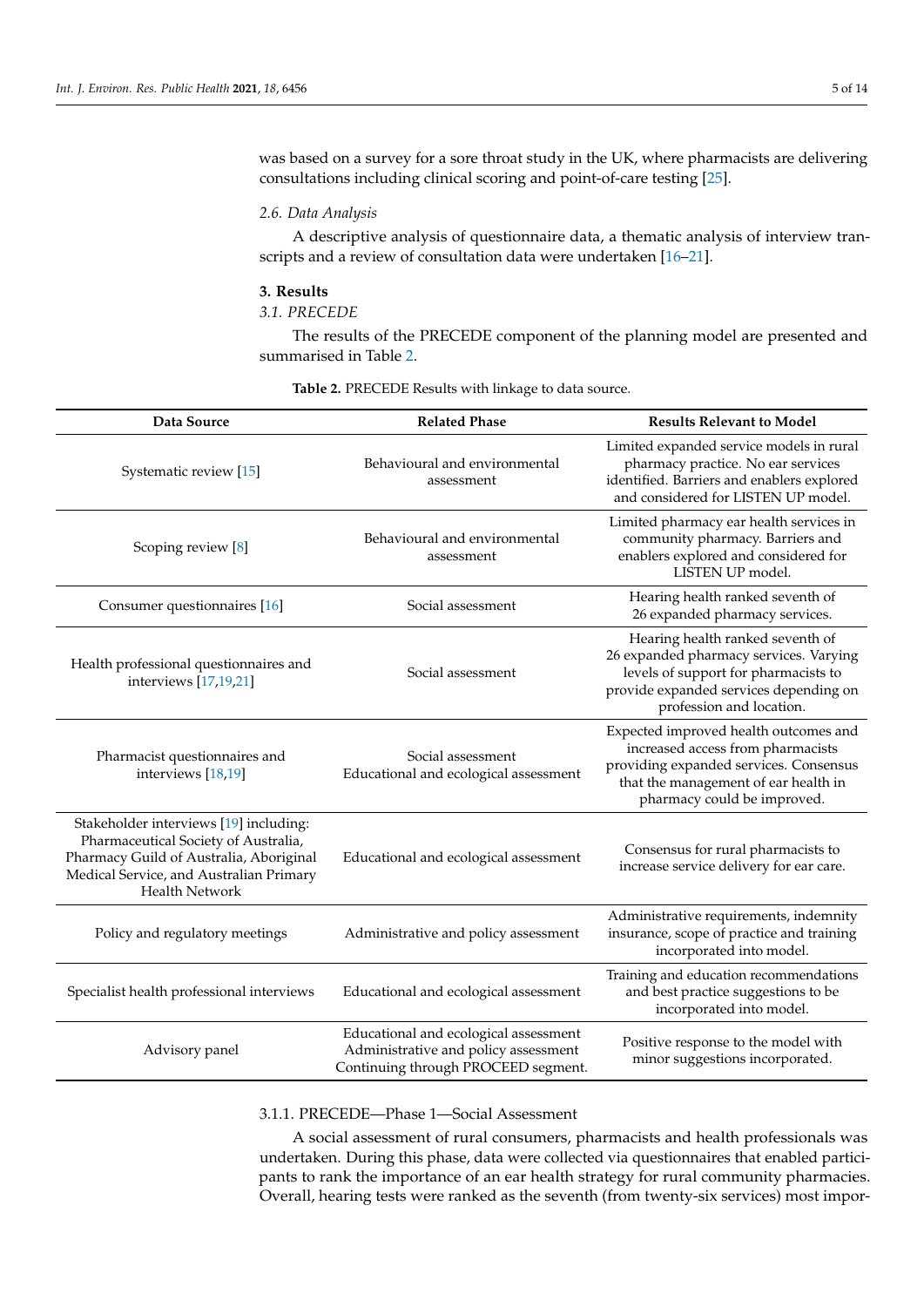tant expanded pharmacy service by health professionals and consumers [\[16,](#page-12-16)[17\]](#page-12-20). Although other expanded services were ranked more highly, discussions with rural pharmacists identified ear heath as an unmet healthcare need in their populations. In addition, there was recognition of the profound impact of unmanaged ear conditions on quality of life for both children and adults, and particularly for Indigenous populations [\[5](#page-12-4)[,7\]](#page-12-6).

## 3.1.2. PRECEDE—Phase 2—Epidemiological Assessment

A systematic [\[15\]](#page-12-14) and scoping review [\[8\]](#page-12-7) and interviews [\[19](#page-12-18)[,20\]](#page-12-19) were undertaken to gather knowledge of expanded pharmacy services broadly, expanded services in rural pharmacy settings and pharmacy ear services. There were a limited number of articles found in both the reviews, however findings from the reviews informed the design of the interview question guides. Discussions of the challenges and opportunities in rural pharmacy practice broadly and specifically for an ear service were undertaken during the interviews. Questions were asked of community pharmacists and experts in the ear, nose and throat specialty about what problems affect the ear health of the community, what needs to change to improve ear care and what role community pharmacists can play in ear care. The findings were used to develop two primary objectives of the 12-month ear health pilot study:

- To improve rural consumer access to ear health care; and
- To determine pharmacist level of preparedness and confidence to examine an ear and make appropriate recommendations or referrals following a protocol.

### 3.1.3. PRECEDE—Phase 3—Behavioural and Environmental Assessment

A scoping review revealed limited research into ear health models provided in community pharmacy (no Australian studies) with some studies reporting hearing testing being provided in community pharmacies by external audiology services in Australia [\[8\]](#page-12-7). Previous research identified key behaviours of people attending community pharmacy for ear complaints. It was found that ear complaints are common in children, in which case pharmacists regularly provide pain management options and recommend referral to general practice and more commonly to emergency departments, due to the lengthy wait for a doctor's appointment [\[20\]](#page-12-19).

Interviews with pharmacists identified instances where pharmacists, particularly those working in coastal regions, are providing an informal ear care service and using otoscopy to examine patients' ears [\[20\]](#page-12-19). In addition, discussions about private consultation rooms, workload difficulties particularly for sole pharmacists and remuneration considerations were held [\[20\]](#page-12-19). Interviews with health professionals highlighted concerns about the role of the pharmacist and pharmacists' skills and knowledge to diagnose or treat ear conditions [\[20\]](#page-12-19). Consequently, the pilot study protocol was developed without the pharmacists diagnosing or treating any ear conditions that they would not usually manage and instead requires the pharmacists to provide, for data collection purposes only, a clinical impression of the condition and describe what treatment or referral they would make if there were no restrictions [\[24\]](#page-13-2).

Following this phase of the assessment, the secondary objectives of the ear health strategy were developed:

- To identify untreated ear conditions in rural communities, which may lead to reduced complications, developmental delay and functional impairment;
- To improve collaboration between community pharmacy and general practitioner (GP) services;
- To provide targeted patient ear health referrals to GP practice; and
- To support engagement of telehealth through the use of video-otoscopy and timely transfer of care.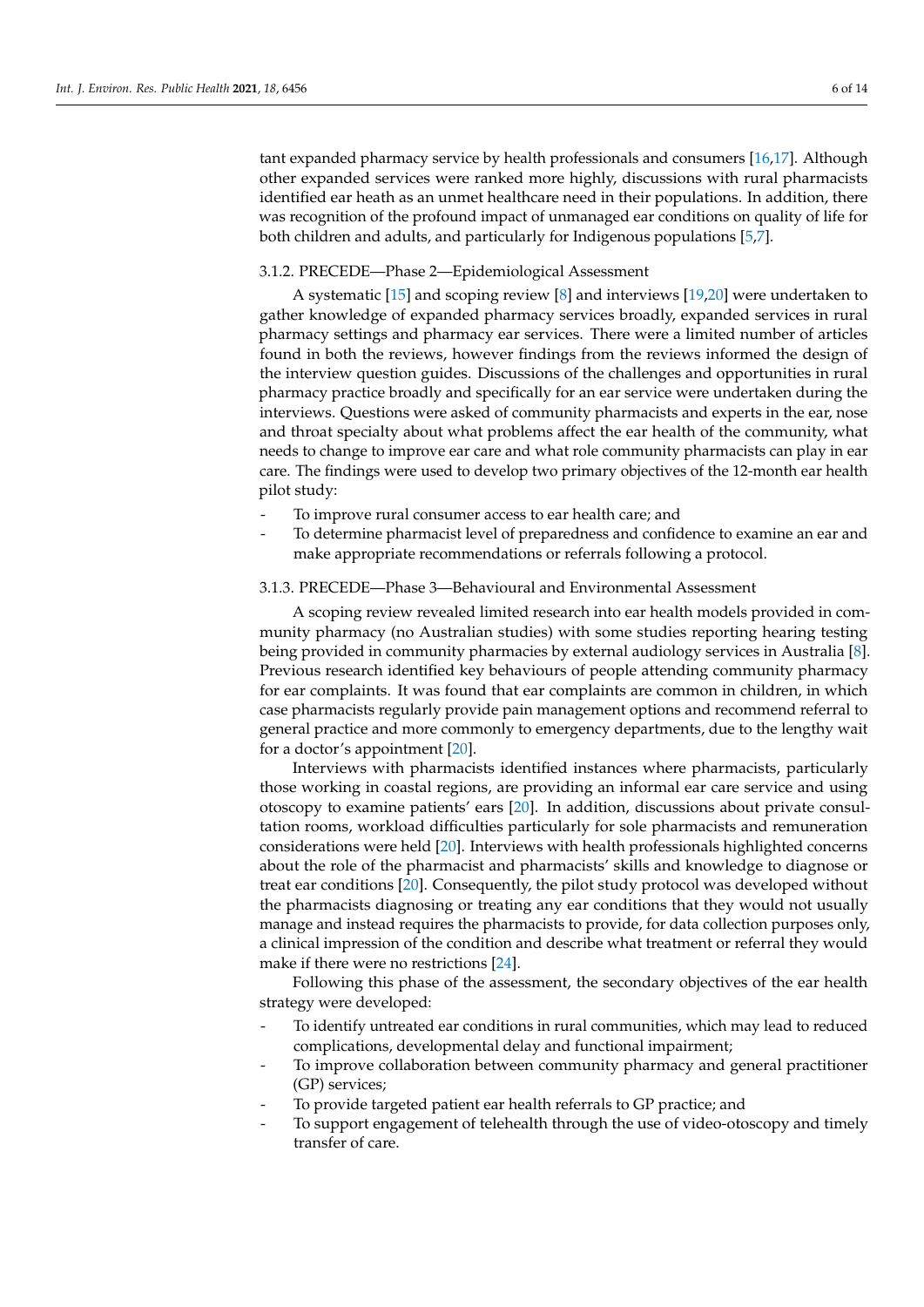## 3.1.4. PRECEDE—Phase 4—Educational and Ecological Assessment

We identified potential factors that would need to be modified to effect change in ear care services in community pharmacy. These factors were identified based on discussions with stakeholders, rural pharmacists and community leaders, recent research and a review of the literature [\[8](#page-12-7)[,15](#page-12-14)[,18–](#page-12-17)[20\]](#page-12-19). Existing consumer outcome expectations when presenting to community pharmacies with an ear complaint were identified as either a product recommendation or verbal referral to a GP or emergency department. Similarly, pharmacists expected the same outcomes when consulting a patient with an ear complaint.

Training was a major consideration in developing the intervention. Ear, nose and throat specialists were consulted on the skills in otoscopy and tympanometry that were required for pharmacists to effectively conduct an ear examination. Consequently, each participating pharmacist undertook nationally credentialed training in ear health. This training was delivered by mixed mode with online and face-to-face components and included the development of skills in otoscopy and tympanometry [\[26\]](#page-13-4). The training includes 55 h of online training and 16 h of workshops [\[26\]](#page-13-4). The training delivered by Benchmarque group was a purposely designed one-off hybrid of other ear education training programs (including training for nurses, doctors and Indigenous health workers) [\[26\]](#page-13-4). Topic areas included foundations of ear health including anatomy and physiology, theoretical and practical sessions on ear condition recognition and assessment, as well otoscopy and tympanometry skills [\[26\]](#page-13-4). The following competencies were part of the training units: EHHPEH002—Promote, educate and manage ear health, EHHAEH001—Assess ear health, EHHPEA004—Paediatric and TYMPTY001—Perform Tympanometry [\[26\]](#page-13-4).

Reinforcing a behaviour is an important construct in social cognitive theory and it requires a behaviour to be repeated and sustained [\[27\]](#page-13-5). As this service is focused on acute presentations of ear complaints to a community pharmacy, the reinforcing factor is that this service was implemented as a pilot service and will continue as a permanent service after the pilot concludes. The pharmacies will retain the equipment and thus be able to continue to offer the service and sustain the ear care focus for their communities. In addition, behaviour change through the non-pharmacological advice and health promotion provided during the service is a reinforcing factor of the model.

#### 3.1.5. PRECEDE—Phase 5—Administrative and Policy Assessment

Based on the analysis of assessments in Phases 1–3, we constructed a preliminary ear health intervention for the rural community pharmacy. Through consultation with the two community pharmacists involved in the study, the capacity of the pharmacies to implement an ear health intervention was explored. Both pharmacies reported adequate pharmacists, time and space for the project. The primary capital expense was the purchase of an equipment package including a video-otoscope, tympanometer and consumables for each pharmacy. Funding was also required for the training.

An advisory panel was then formed with representatives from key stakeholder organisations including Pharmaceutical Society of Australia, Pharmacy Guild of Australia, Gidgee Healing (Aboriginal Medical Service), and Australian Primary Health Network. Consultations were conducted and minor changes such as wording on documentation were implemented. The advisory panel provided expertise to this project and confidence that the study was appropriate and acceptable in practice and well aligned with the current rural pharmacy landscape. General practitioner engagement followed, whereby GP practices were invited to participate in the project. In each site, a GP service agreed to participate and their contribution to the project was to provide the link between the community pharmacy consultations and GP presentations. Participants who were seen at the pharmacy and required a GP referral were connected to the GP service with a same-day or next-day appointment.

Policy, regulation and legal requirement were discussed through consultations with representatives from Pharmaceutical Society of Australia, Pharmacy Guild of Australia, The Pharmacy Board of Australia, Pharmaceutical Defence Limited and the Department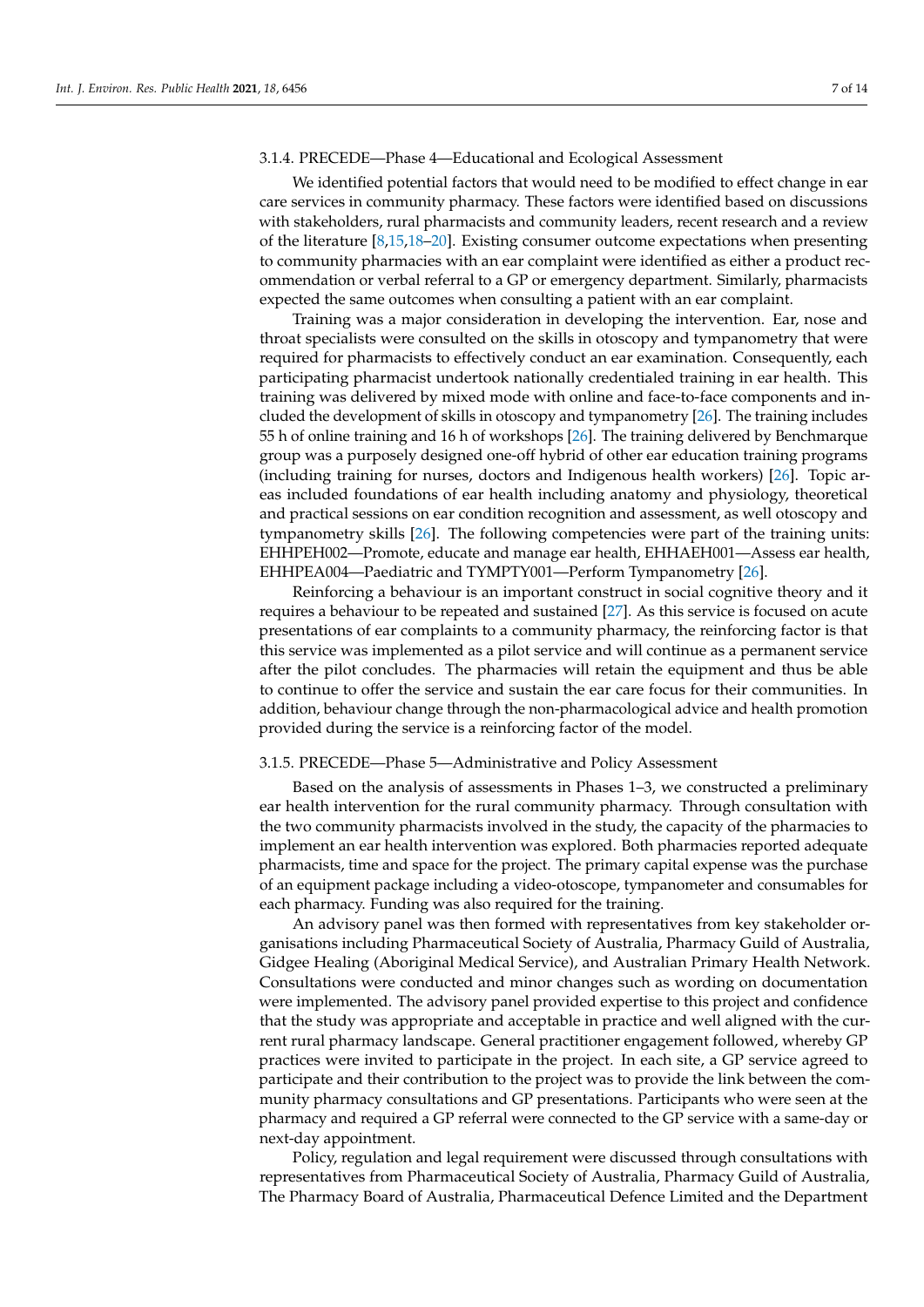of Health. It was agreed that a pharmacist's scope of practice is determined by an individual pharmacist and with the proposed training, the LISTEN UP service was within the pharmacist's role with respect to both regulation and the law [\[28\]](#page-13-6).

# *3.2. PROCEED*

The study protocol for LISTEN UP is registered with the Australian and New Zealand Clinical Trial Registry: ACTRN12620001297910 (Figure [2\)](#page-7-0). This project has been approved by the Human Research Ethics Committee, James Cook University. (Reference number: H8187). A detailed study protocol has been published in the Pilot and Feasibility Studies Journal [\[24\]](#page-13-2)

<span id="page-7-0"></span>

**Figure 2.** Study Protocol for LISTEN UP [\[24\]](#page-13-2).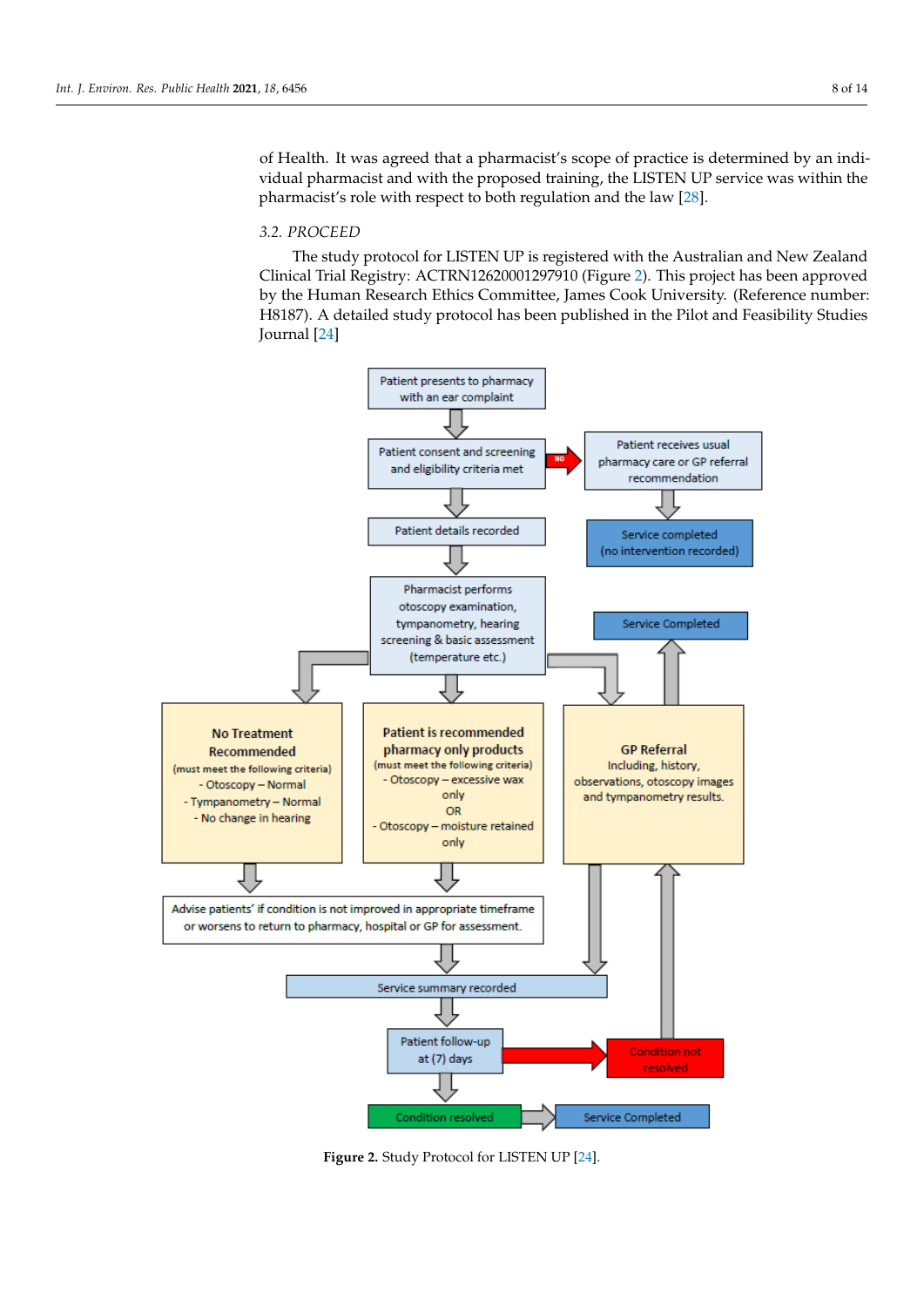# 3.2.1. Phase 5A—Pilot Study

The pilot study started on 1 February 2021. During the six-week pilot, 20 participants presented to the pharmacy with an ear complaint. One participant had a fever within 72 h and was excluded from the trial and one participant's data record was incomplete and thus excluded. The demographic and clinical data from the pilot study are reported in Table [3.](#page-8-0) The average age was 44 years with a range from 20 to 71 years. Two-thirds of the participants were female. Sixteen of the participants were able to be contacted for a follow-up interview, with eleven identified as Caucasian and five as Aboriginal or Torres Strait Islander.

| Age (Years)                                      |           | Gender                                                   |            |
|--------------------------------------------------|-----------|----------------------------------------------------------|------------|
| $19 - 24$                                        | 3(17%)    | Female                                                   | 12(67%)    |
| $25 - 34$                                        | 5(28%)    | Male                                                     | 6(33%)     |
| $35 - 44$                                        | 1(5%)     | Ethnicity                                                |            |
| $45 - 54$                                        | 3(17%)    | Caucasian                                                | $11(61\%)$ |
| $55 - 64$                                        | 4(22%)    | Indigenous                                               | 5(28%)     |
| 65 and above                                     | $2(11\%)$ | Unknown                                                  | $2(11\%)$  |
| Presenting Complaint ( $n =$ number of patients) |           | Pharmacist's Clinical Impression (number of<br>patients) |            |
| Pain/Pressure                                    | 11        | Ear wax impaction                                        | 6          |
| Blocked (wax/water)                              | 10        | Ruptured ear drum                                        | 3          |
| Hearing Impairment                               | 3         | Unsure                                                   | З          |
| Itch                                             | 2         | Normal ear                                               |            |
| Other                                            | 2         | Inflammation                                             |            |
|                                                  |           | Calcification                                            | 2          |
|                                                  |           | Otitis media                                             | 2          |

<span id="page-8-0"></span>**Table 3.** Patient demographic and clinical data ( $n = 18$ ).

Otoscopy examinations occurred in 16 of the consultations with 12 reported by pharmacists as normal. Tympanometry assessments were conducted for 14 participants and 10 were reported as normal by the pharmacists. Pharmacist recommended products included wax dissolvents (*n* = 7) or analgesic therapy (*n* = 3) and four participants were not recommended any treatment. Four patients were referred to and attended GP appointments. At the seven day follow up five participants symptoms had completely resolved, three were improving, one was not improving, and this participant was referred to the GP. One participant who was recommended no treatment had attended the emergency department at the hospital and no treatment was recommended. Of the four participants who attended the GP, two cases were resolved and two were not and those unresolved cases had follow up appointments in place with the GP. Four participants were unable to be contacted for the follow up.

The patient satisfaction results are provided in Table [4.](#page-9-0) All participants agreed or strongly agreed that the pharmacist explained the aims of the LISTEN UP service well, that they were satisfied with how the pharmacist checked their ears and recommended treatment options, that they had the opportunity to raise questions or concerns relating to the service and that they would recommend the LISTEN UP service to others. Participant satisfaction themes were focused on convenience, timeliness, professionalism and knowledge of pharmacists. All participants stated they would pay for the service in the future and the value ranged from AUD\$15–\$200.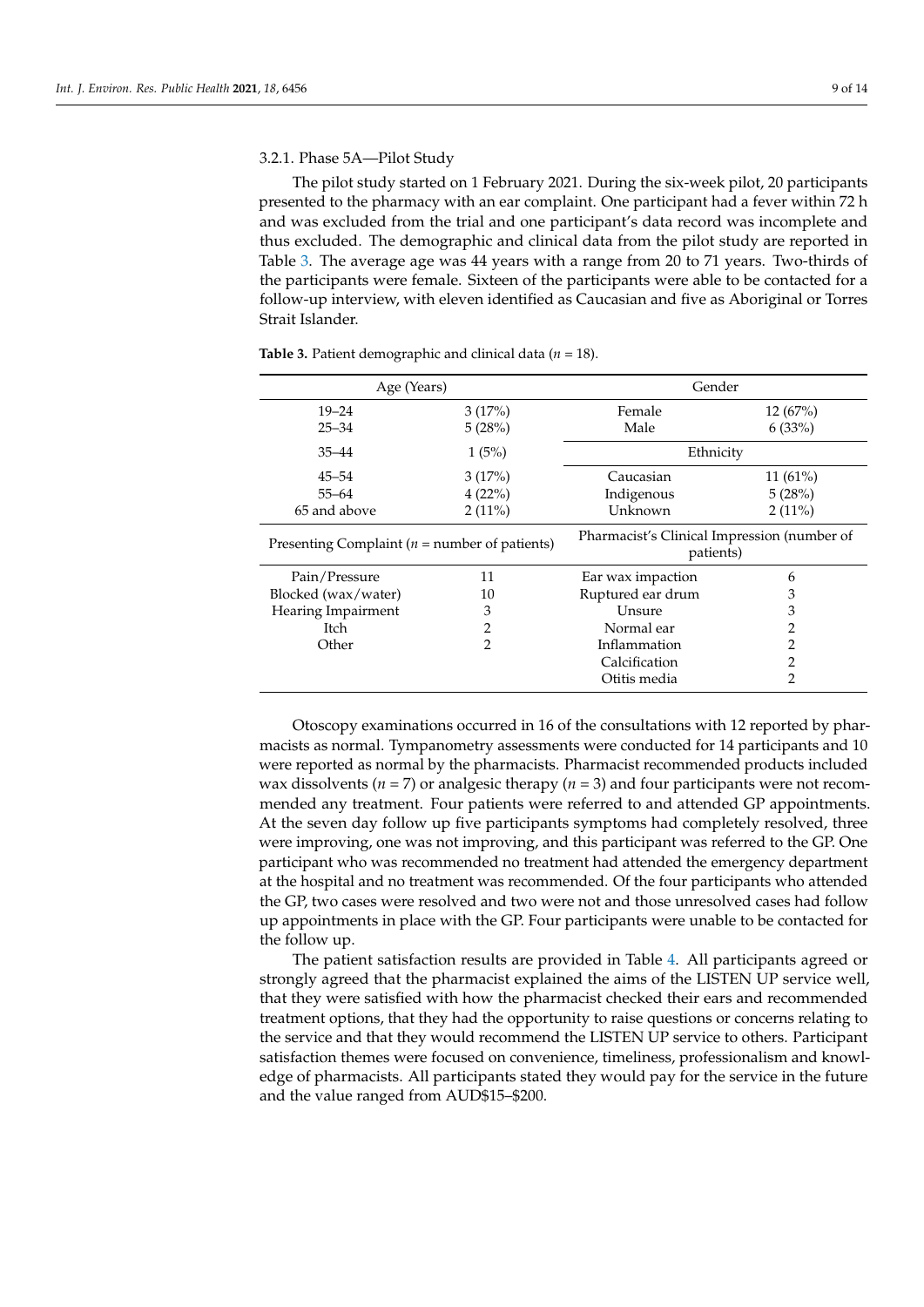| <b>Questions with Yes/No Answer Option</b>                                                                                                                                                                                         | Yes        |  |
|------------------------------------------------------------------------------------------------------------------------------------------------------------------------------------------------------------------------------------|------------|--|
| Before coming to the pharmacy today, I tried to see a GP about my ear                                                                                                                                                              | 6(33%)     |  |
| If the service was not available today I would have gone to my GP                                                                                                                                                                  | 13(72%)    |  |
| If the service was not available today I would have gone to the hospital                                                                                                                                                           | $10(50\%)$ |  |
| Next time I have an ear problem I will come to the pharmacy instead of a GP                                                                                                                                                        | 18 (100%)  |  |
| <b>Free Text Comments</b>                                                                                                                                                                                                          |            |  |
| "Very good reassurance about my ears."<br>"Service exceeded my expectation."<br>"I am satisfied with how the pharmacist checked my ears. Great service."<br>"Excellent support, information was great, feel reassured. Thank you." |            |  |

<span id="page-9-0"></span>**Table 4.** Patient satisfaction survey results.

### 3.2.2. Phase 6—Implementation

Program implementation commenced March 2021.

#### 3.2.3. Phase 7—Process Evaluation

The process evaluation was conducted upon the completion of Phase 5A—Pilot Study. In addition to the results provided, discussions were held with the pharmacists about the program and any improvements that were needed. Both pharmacies had the same equipment availability, a similar number of pharmacists employed and a strong dedication to professional service provision. However, only one of the participating pharmacies had begun the program, and the other reported that difficulties such as workload, hesitation around the documentation processes and other competing business priorities which had been impacting on their ability to commence LISTEN UP. Additional support through site visits has been offered to this pharmacy to facilitate the implementation of LISTEN UP.

For the pharmacy that participated in the pilot, two of the pharmacists conducted all the consultations and those two pharmacists dedicated time to focus on over-thecounter requests. Barriers reported by the pharmacists included difficulty in providing the consultation in a timely manner that allowed for documentation to be completed, frustration at needing to refer patients to a GP for conditions that could be managed in the pharmacy, and not being remunerated for the service. Pharmacists expected that if their scope of practice expanded to include prescribing for minor ailments, LISTEN UP would save both time and money. Consideration for future research would include having dedicated face-to-face implementation sessions at every site to ensure all pharmacists are confident to begin the program on completion of the training.

There were also initial reports of difficulty in making patients timely appointments at the GP practice. Consultation with the GP practice identified scheduling difficulties being associated with extended waiting times for GP appointments, and the GP practice was then able to prioritise the referrals from the pharmacies to ensure the project could maintain fidelity.

To determine the efficacy of the LISTEN UP program approximately 200 participants will be required to partake in the service for an appropriate sample size [\[24\]](#page-13-2). This will allow for measures including intervention exposure, fidelity and participant appraisal to be examined on a robust volume of data. As there were minimal changes incorporated after the six-week pilot study, the data from the pilot will be included in the twelve month pilot evaluation.

## **4. Discussion**

In Australia, around 3.6 million people suffer from hearing loss, with more than 1.3 million hearing conditions that could have been prevented [\[4\]](#page-12-3). When left untreated, hearing loss and ear disease can affect a child's learning and development and those with untreated hearing loss may also be at risk of developing other health problems [\[4\]](#page-12-3).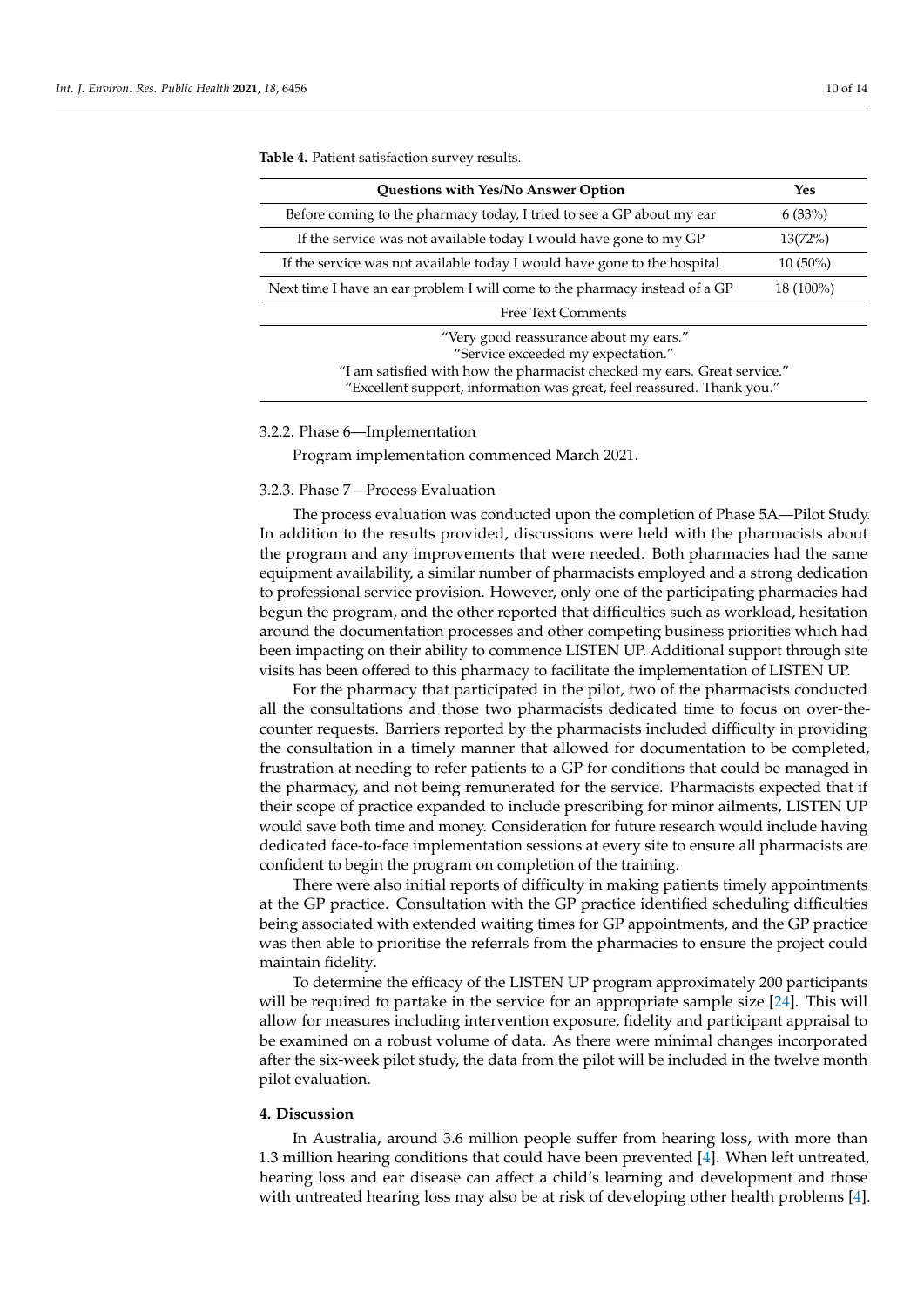Barriers to accessing ear care services have been identified including gaps in testing during the 'early years' and difficulty in accessing health services [\[29\]](#page-13-7). In rural and remote populations, the burden of ear disease is under-reported with widely recognised and profoundly negative impacts on patient outcomes, particularly for Indigenous people [\[3\]](#page-12-2). Rural community pharmacists have been identified as highly qualified and easily accessible health professionals in rural and remote communities [\[10\]](#page-12-9). However, data for patients presenting with ear complaints to rural or remote community pharmacies is unavailable. In many rural communities, Indigenous populations can be as high as 20–80% and thus the likely prevalence of hearing issues would be significant. Thus, a paradigm shift of the role of rural community pharmacists to provide an ear health program that has the potential to improve health outcomes for rural and remote populations.

The lack of literature combined with the knowledge of pharmacists providing unregulated ear care services highlights the importance of developing a structured ear care model for rural community pharmacy and the pharmacy profession more broadly. Historically pharmacists have provided advice at no cost and this has been recognized as a barrier to pharmacists being able to provide sustainable professional services [\[30\]](#page-13-8). There is an expectation that consumers would not be willing to pay for pharmacy services, and thus either a fee for service model whereby consumers pay or by attracting government funding if the model were found to be successful would improve the sustainability of LISTEN UP [\[30\]](#page-13-8).

Another enabling factor identified in the literature was high quality training for the pharmacists providing the service [\[8\]](#page-12-7). We attracted approximately AUD\$20,000 in funding to provide a training and equipment package for pharmacists in two rural community pharmacies and discussed the opportunity with the participating pharmacists to continue to provide a financially viable service after the intervention period is completed. The importance of ensuring that pharmacists providing professional services are well trained to do so has been identified by pharmacists themselves who described concern about their skills for expanded services [\[20\]](#page-12-19). This was also the opinion of other health professionals who were largely supportive of pharmacists providing expanded services as long as adequate training has been provided [\[17,](#page-12-20)[18](#page-12-17)[,21\]](#page-12-15).

The LISTEN UP pilot study has demonstrated very high levels of patient satisfaction and intention to return to the pharmacy for ear complaints in the future. This satisfaction level aligns with the sore throat study conducted in the United Kingdom, which may indicate the beginning of a shift in consumer health-seeking behaviour towards pharmacybased services [\[25\]](#page-13-3).

Difficulty with incorporating a new service into the workflow and managing the additional workload for professional services in pharmacy has been reported in the literature [\[15](#page-12-14)[,31\]](#page-13-9). Pharmacist availability and additional time required to complete documentation associated with services have been described as barriers to service delivery [\[15,](#page-12-14)[31\]](#page-13-9). LISTEN UP has been successfully implemented into a pharmacy that operates with the equivalent of 4 full-time pharmacists, with a strong focus on professional services. The pharmacy has a dedicated pharmacist providing professional services during all operating hours and this behavioural change and focused time for service provision has seen LISTEN UP easily implemented as part of the pharmacy's suite of professional services.

The discussion and collaboration with the GPs before the pilot and agreement by them to facilitate timely appointments has been crucial to the program. In other studies, a lack of collaboration from GP providers has been reported as a major barrier to the success of professional pharmacy services [\[32](#page-13-10)[–34\]](#page-13-11). GPs have been described as unsupportive of pharmacy services broadly and although GPs have been reported to be accepting of pharmacists' involvement in medication management, they were less accepting of expanded services [\[15,](#page-12-14)[34](#page-13-11)[,35\]](#page-13-12).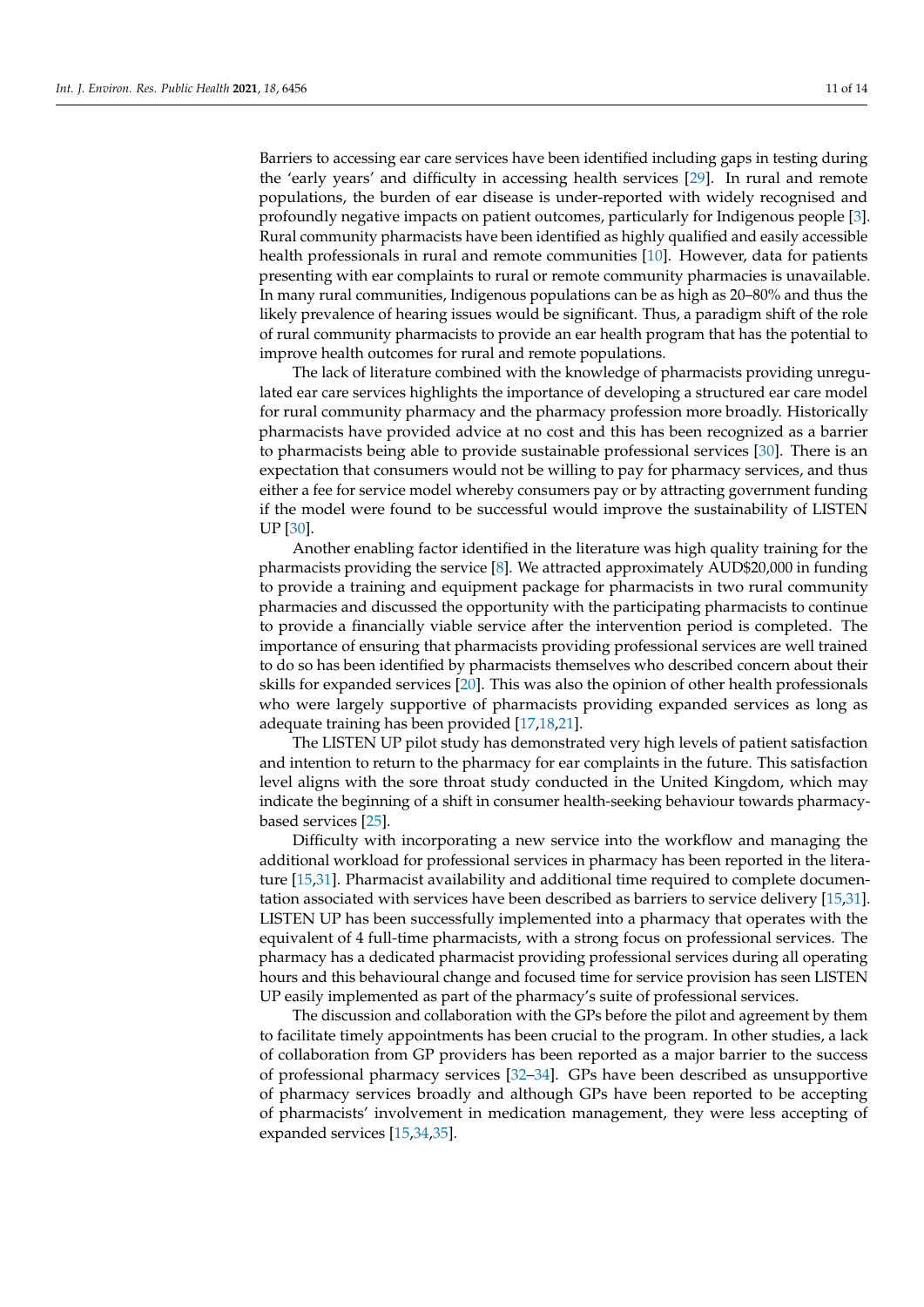#### *4.1. Phase 8—Impact Evaluation*

Findings from the clinical data of patient presentations will demonstrate if the program is effectively identifying untreated ear conditions. In addition, the follow up phone call to determine if the conditions have resolved will determine if the program is effectively managing ear conditions to reduce complications, developmental delay and functional impairment.

Interviews with pharmacists and GPs pre- and post-intervention will determine whether the project has improved collaboration between community pharmacists and GPs. GP perspectives as to whether the protocol is ensuring they are receiving targeted referrals and whether the utilisation of telehealth and video-otoscopy is resulting in timely transfer of care will be identified in the interviews with the GPs post the intervention period.

Pharmacy-based referrals to GPs and telehealth services with GPs offered through pharmacy have been reported previously in the literature. In a study about GPs' (*n* = 414) attitudes towards minor ailment management, there is an agreement (77%) that patients should visit a pharmacist about minor ailments before visiting the doctor and that the pharmacists' role is to provide advice on appropriate course of action with referral to GP if necessary (90%) [\[36\]](#page-13-13). GPs are also offering telehealth services for patients from within the community pharmacy, further strengthening a link between GP and pharmacy and optimizing a continuity of care for patients [\[37\]](#page-13-14).

#### *4.2. Phase 9—Outcome Evaluation*

The outcome evaluation will include data from patient satisfaction surveys, patient follow-up phone call transcripts, consultation data and interview transcripts from pre and post interviews with pharmacists and GPs. This data will be evaluated to determine if the LISTEN UP program has improved rural consumer access to ear health care and whether pharmacists are prepared and confident to provide an ear health service following a protocol.

### *4.3. Limitations*

This study is limited due to sample size and number of participating pharmacies. The sample size notwithstanding, this pilot service is the first attempt to improve ear health of rural populations who are extremely vulnerable due to lack of access to appropriate services. The qualitative component of the study has also allowed for a deep understanding of challenges and enablers to developing and implementing an ear health service.

# **5. Conclusions**

The impact of ear disease in rural and remote communities is profound. The extreme lack of access to health providers working in ear health and increased severity of ear disease will continue to impact education, employment and social opportunities. The PRECEDE-PROCEED model can be effectively applied to undertake a stepwise approach to design, develop and evaluate an innovative model of care. LISTEN UP is a community pharmacy ear program that has been piloted in two remote Australian communities with promising results, reflected in the highly positive consumer feedback. Although difficulties have arisen with implementation across more than one site, the PRECEDE-PROCEED model may be used to identify implementation issues earlier before major investment has occurred. Successful application of the PRECEDE-PROCEED model to the LISTEN UP may confirm its usefulness in the development of other services where gaps in existing service provision have been identified.

**Author Contributions:** Conceptualization, S.T., A.C. and B.G.; Methodology, S.T.; Validation, S.T. and B.G.; Formal Analysis, S.T.; Investigation, S.T. and B.G.; Resources, S.T. and B.G.; Data Curation, S.T.; Writing—Original Draft Preparation, S.T.; Writing—Review & Editing, S.T., A.C. and B.G.; Visualization, S.T.; Supervision, A.C. and B.G.; Project Administration, S.T.; Funding Acquisition, S.T., B.G. All authors have read and agreed to the published version of the manuscript.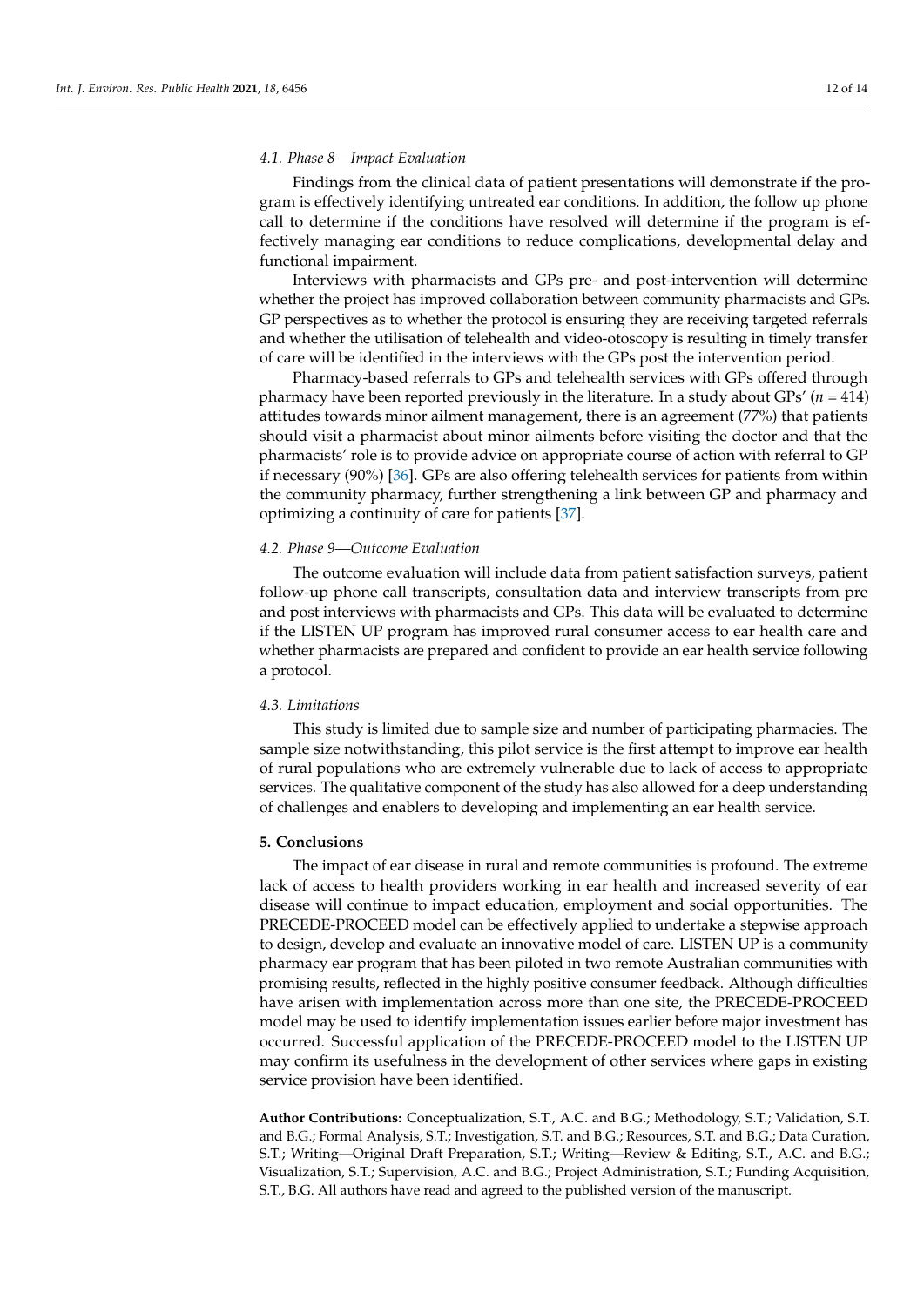**Funding:** This research received no external funding.

**Institutional Review Board Statement:** The study was approved by the Human Research Ethics Committee of JAMES COOK UNIVERSITY ((H7845 (17 July 2019) and H8187 (18 August 2020)).

**Informed Consent Statement:** Informed consent was obtained from all subjects involved in the study.

**Data Availability Statement:** The data presented in this study are available upon request from the corresponding author. The data are not publicly available as the trial is currently in progress.

**Acknowledgments:** This project is supported by a University Department of Rural Health, the Centre for Rural and Remote Health (CRRH), and the College of Medicine and Dentistry, James Cook University.

**Conflicts of Interest:** No authors have any conflicts of interest to declare.

**Clinical Trials Registration:** LISTEN UP is registered with the Australian New Zealand Clinical Trials Registry (ANZCTR). ACTRN: ACTRN12620001297910.

# **References**

- <span id="page-12-0"></span>1. Hudspeth, A.J. How the Ear's Works Work. *Nature* **1989**, *341*, 397–404. [\[CrossRef\]](http://doi.org/10.1038/341397a0)
- <span id="page-12-1"></span>2. World Health Organisation. Deafness and Hearing Loss. 2020. Available online: [https://www.who.int/health-topics/hearing](https://www.who.int/health-topics/hearing-loss#tab=tab_1)[loss#tab=tab\\_1](https://www.who.int/health-topics/hearing-loss#tab=tab_1) (accessed on 17 May 2021).
- <span id="page-12-2"></span>3. Department of Health—Hearing Health Sector Committee. Roadmap for Hearing Health. Available online: [https://www1](https://www1.health.gov.au/internet/main/publishing.nsf/Content/roadmap-for-hearing-health) [.health.gov.au/internet/main/publishing.nsf/Content/roadmap-for-hearing-health](https://www1.health.gov.au/internet/main/publishing.nsf/Content/roadmap-for-hearing-health) (accessed on 17 May 2021).
- <span id="page-12-3"></span>4. Australian Government Department of Health. Ear Health. Available online: [https://www.health.gov.au/health-topics/ear](https://www.health.gov.au/health-topics/ear-health)[health](https://www.health.gov.au/health-topics/ear-health) (accessed on 17 May 2021).
- <span id="page-12-4"></span>5. Macquarie University. Hearing Health in Aboriginal & Torres Strait Islander Peoples. Available online: [https://www.mq.](https://www.mq.edu.au/__data/assets/pdf_file/0006/1076073/Indigneous-Hearing-Health_Symposium-Proceedings-Final_MCMAHON.pdf) [edu.au/\\_\\_data/assets/pdf\\_file/0006/1076073/Indigneous-Hearing-Health\\_Symposium-Proceedings-Final\\_MCMAHON.pdf](https://www.mq.edu.au/__data/assets/pdf_file/0006/1076073/Indigneous-Hearing-Health_Symposium-Proceedings-Final_MCMAHON.pdf) (accessed on 17 May 2021).
- <span id="page-12-5"></span>6. Su, J.-Y.; Guthridge, S.; He, V.Y.; Howard, D.; Leach, A.J. The Impact of Hearing Impairment on Early Academic Achievement in Aboriginal Children Living in Remote Australia: A Data Linkage Study. *BMC Public Health* **2020**, *20*, 1521. [\[CrossRef\]](http://doi.org/10.1186/s12889-020-09620-6)
- <span id="page-12-6"></span>7. World Health Organisation. World Report on Hearing. Available online: [https://www.who.int/publications/i/item/world](https://www.who.int/publications/i/item/world-report-on-hearing)[report-on-hearing](https://www.who.int/publications/i/item/world-report-on-hearing) (accessed on 17 May 2021).
- <span id="page-12-7"></span>8. Taylor, S.; Cairns, A.; Glass, B. Community Pharmacist Interventions in Ear Health: A Scoping Review. *Prim. Health Care Res. Dev.* **2021**, in press.
- <span id="page-12-8"></span>9. Hoti, K.; Hughes, J.; Sunderland, B. An Expanded Prescribing Role for Pharmacists—An Australian Perspective. *Australas. Med. J.* **2011**, *4*, 236–242. [\[CrossRef\]](http://doi.org/10.4066/AMJ.2011.694) [\[PubMed\]](http://www.ncbi.nlm.nih.gov/pubmed/23393515)
- <span id="page-12-9"></span>10. Pharmaceutical Society of Australia. Pharmacists in 2023: For Patients, for Our Profession, for Australia's Health System. Available online: <https://www.psa.org.au/advocacy/working-for-our-profession/pharmacists-in-2023/> (accessed on 17 May 2021).
- <span id="page-12-10"></span>11. Green, L.W.; Kreuter, M.W. *Health Program Planning: An Educational and Ecological Approach*, 4th ed.; McGraw-Hill: New York, NY, USA, 2005.
- <span id="page-12-11"></span>12. Handyside, L.; Warren, R.; Devine, S.; Drovandi, A. Utilisation of the PRECEDE-PROCEED Model in Community Pharmacy for Health Needs Assessment: A Narrative Review. *Res. Social Adm. Pharm.* **2021**, *17*, 292–299. [\[CrossRef\]](http://doi.org/10.1016/j.sapharm.2020.03.021) [\[PubMed\]](http://www.ncbi.nlm.nih.gov/pubmed/32253124)
- <span id="page-12-12"></span>13. Crosby, R.; Noar, S.M. What is a Planning Model? An Introduction to PRECEDE-PROCEED. *J. Public Health Dent.* **2011**, *71* (Suppl. 1), 7–15. [\[CrossRef\]](http://doi.org/10.1111/j.1752-7325.2011.00235.x) [\[PubMed\]](http://www.ncbi.nlm.nih.gov/pubmed/21656942)
- <span id="page-12-13"></span>14. Smith, M.A.; Blanchard, C.M.; Vuernick, E. The Intersection of Implementation Science and Pharmacy Practice Transformation. *Ann. Pharmacother.* **2020**, *54*, 75–81. [\[CrossRef\]](http://doi.org/10.1177/1060028019867253)
- <span id="page-12-14"></span>15. Taylor, S.; Cairns, A.; Glass, B. Systematic Review of Expanded Practice in Rural Community Pharmacy. *J. Pharm. Pract. Res.* **2019**, *49*, 585–600. [\[CrossRef\]](http://doi.org/10.1002/jppr.1619)
- <span id="page-12-16"></span>16. Taylor, S.; Cairns, A.; Glass, B. Consumer Perspectives of Expanded Practice in Rural Community Pharmacy. *Res Social Adm Pharm.* **2020**, *17*, 362–367. [\[CrossRef\]](http://doi.org/10.1016/j.sapharm.2020.03.022) [\[PubMed\]](http://www.ncbi.nlm.nih.gov/pubmed/32280050)
- <span id="page-12-20"></span>17. Taylor, S.; Cairns, A.; Glass, B. Health Professional Perspectives of Expanded Practice in Rural Community Pharmacy in Australia. *Int. J. Pharm. Pract.* **2020**, *28*, 458–465. [\[CrossRef\]](http://doi.org/10.1111/ijpp.12648)
- <span id="page-12-17"></span>18. Taylor, S.; Cairns, A.; Glass, B. Expanded Practice in Rural Community Pharmacy in Australia: Pharmacists' Perspectives. *J. Pharm. Pract. Res.* **2020**, *51*, 43–53. [\[CrossRef\]](http://doi.org/10.1002/jppr.1688)
- <span id="page-12-18"></span>19. Taylor, S.; Cairns, A.; Glass, B. Expanded Practice in Rural Community Pharmacy: A Macro-, Meso- and Micro-level Perspective. *Rural Remote Health* **2020**, in press.
- <span id="page-12-19"></span>20. Taylor, S.; Cairns, A.; Glass, B. Rural Pharmacists and Stakeholders Perspectives of Expanded Pharmacy Practice: A Descriptive Study. *Aust. J. Rural Health* **2021**, in press.
- <span id="page-12-15"></span>21. Taylor, S.; Cairns, A.; Glass, B. Role Theory: A Framework to Explore Health Professional Perceptions of Expanding Rural Community Pharmacists' Role. *Pharmacy* **2020**, *8*, 161. [\[CrossRef\]](http://doi.org/10.3390/pharmacy8030161)